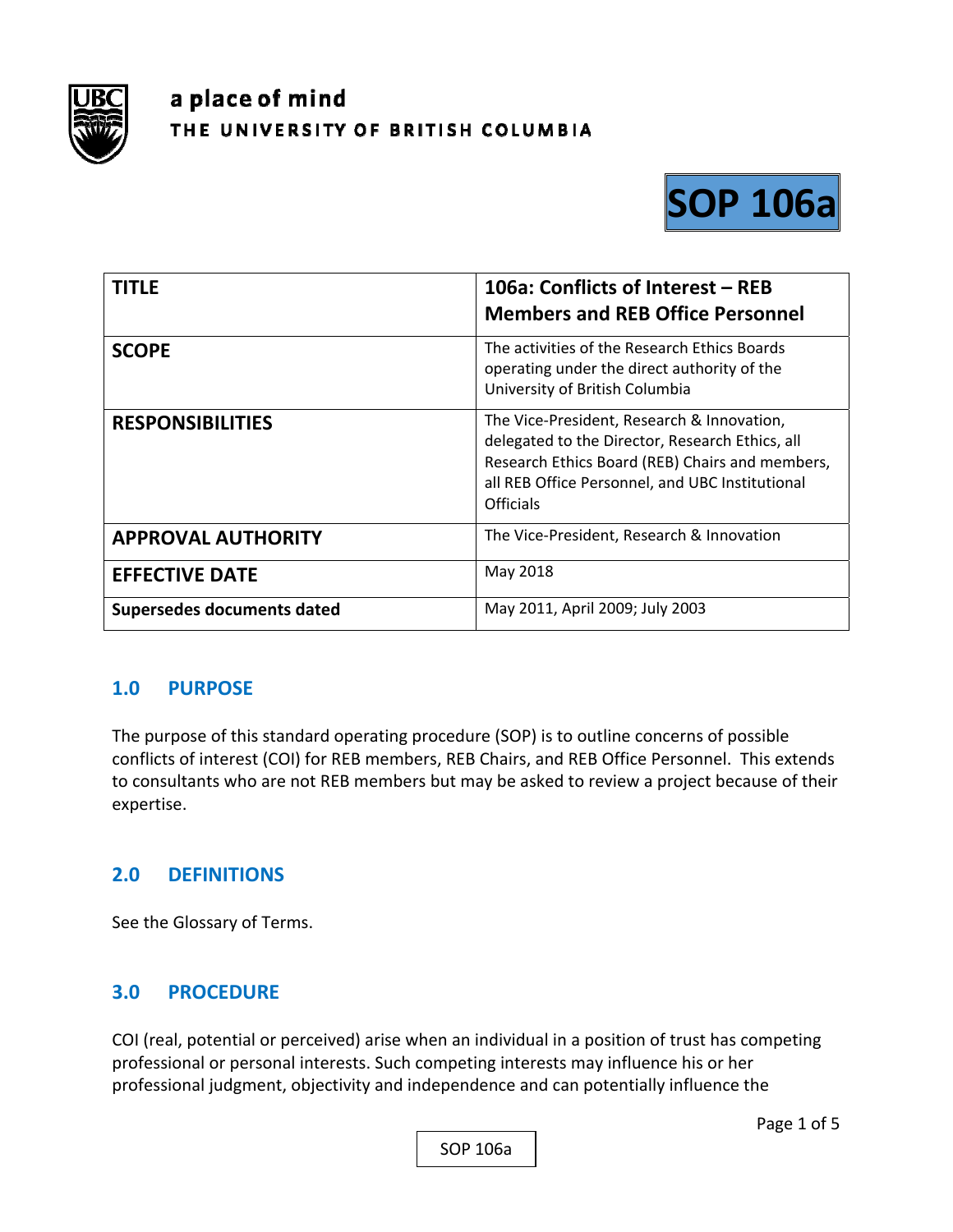outcome of a decision, for personal benefit. A COI may exist even if no unethical or improper act results from the conflict.

In the environment of research, openness and honesty are indicators of integrity and responsibility, characteristics that promote quality research and can only strengthen the research process. Therefore, conflicts should be eliminated when possible and effectively managed and disclosed when they cannot be eliminated.

REBs should identify and manage COI to maintain the public confidence and trust and to maintain the independence and integrity of the ethics review. If a COI cannot be avoided, procedures should be in place to mitigate the conflict.

The REB must be perceived to be fair and impartial, immune from pressure either by the sponsor, affiliated organizations or the Researchers whose research is being reviewed, or by other professional and/or non‐professional sources.

The standard that guides decisions about determining COI is whether an independent observer could reasonably question whether the individual's actions or decisions are based on factors other than the rights, welfare and safety of the participants.

Pursuant to UBC Policy  $97<sup>1</sup>$ , the Conflict of Interest Committee has the authority to determine when conflicts of interest exist as defined by UBC Institutional Policy and to impose and enforce disciplinary action in the event that COI is not disclosed.

## **3.1 REB Reviewer Assignment**

- **3.1.1** The REB Chair or designee reviews the agenda prior to the REB meeting to identify potential COI;
- **3.1.2** When the agenda is distributed, REB members are expected to disclose as soon as possible, any conflicting interest(s) for any of the projects on the agenda;
- **3.1.3**  If a member is unclear as to whether a COI exists, he or she must contact the REB Chair or designee to seek clarification. The REB Chair or designee will determine whether the circumstances should be defined as a COI and the member shall follow the REB's decision regarding any actions required to mitigate his/her real or perceived COI;
- **3.1.4**  If a COI is identified in the reviewer assignments, the project is assigned to another REB member.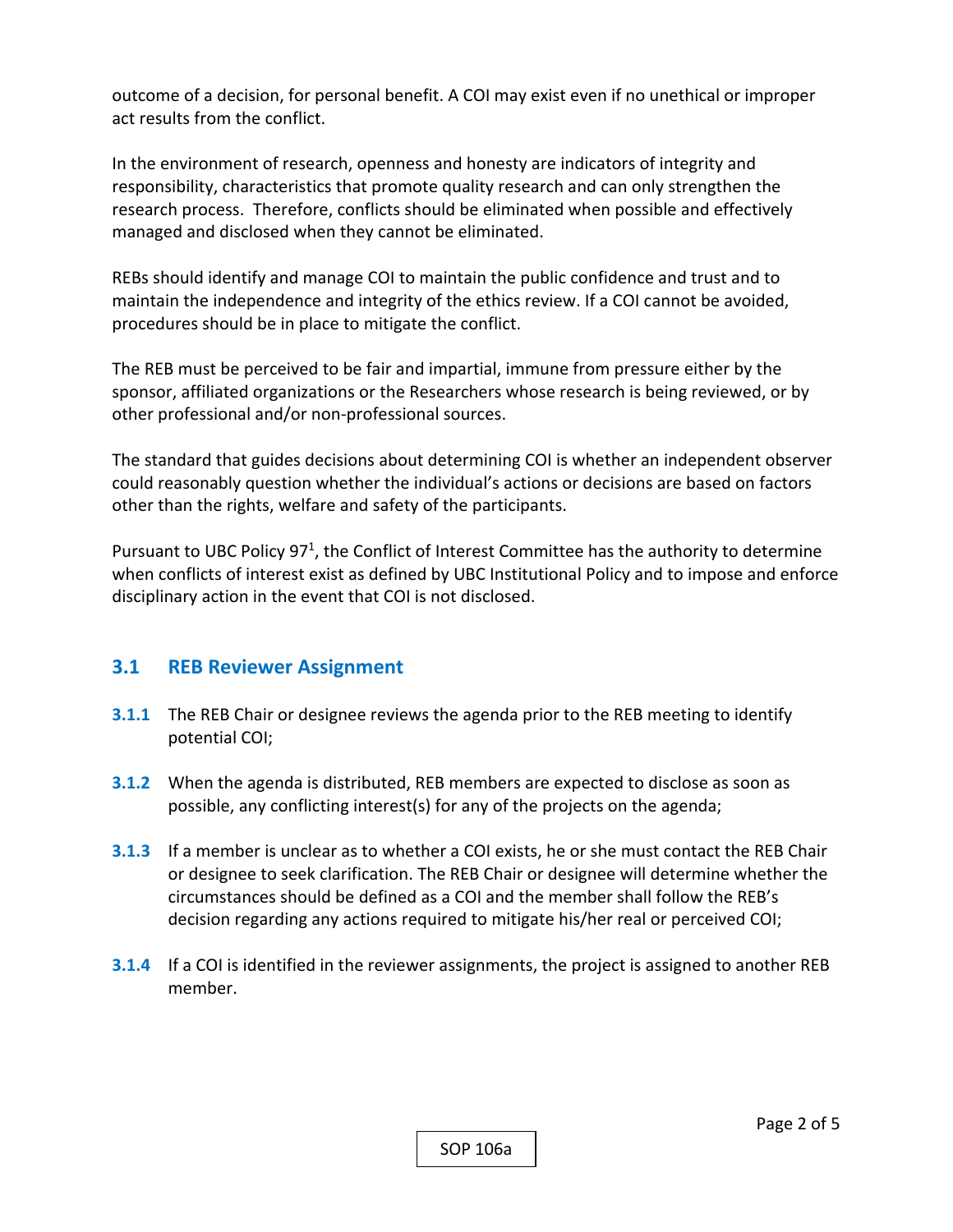## **3.2 Full Board Meeting**

- **3.2.1** At the outset of the meeting, REB members are reminded of their obligation to orally disclose/declare any real, potential or perceived  $COI<sup>2</sup>$ . All declared COI will be recorded in the REB meeting minutes;
- **3.2.2** The RISe online system blocks any REB member who is named as a principal investigator or a co‐investigator on a study application being reviewed by the REB from access to reviewer comments. If an REB member is not named as a PI or a Co‐PI on a study but is in a conflict of interest in relation to the study, it is his/her responsibility to declare their conflict. The procedures for recusal of REB members, including the Chair, from deliberating/voting on any protocols for which there is a potential or actual conflict of interest are detailed in the REB minutes;
- **3.2.3**  If a COI is declared and determined as such, the REB member may be asked to provide information about the research, but must be recused for the deliberation and decision;
- **3.2.4**  The REB member's recusal will be recorded in the minutes and the REB member will not be counted towards quorum. In the event that a member's conflict of interest and necessary withdrawal from the meeting will threaten the maintenance of quorum, the REB can ensure that a substitute member be in attendance to maintain quorum;
- **3.2.5**  If recused, the REB member should abstain from voting on/approving the minutes of that meeting.

### **3.3 Delegated Review**

- **3.3.1**  The REB Chair or designee will assess projects undergoing the delegated review process to determine potential COI;
- **3.3.2**  REB members involved in the delegated review process are expected to disclose any conflicting interests;
- **3.3.3**  If a COI is identified, the project is assigned to another REB member.

#### **3.4 REB Chair**

**3.4.1** In the event that the REB Chair declares a COI, the Co-Chair or alternate REB member will assume the REB Chair's responsibilities for the specific project(s).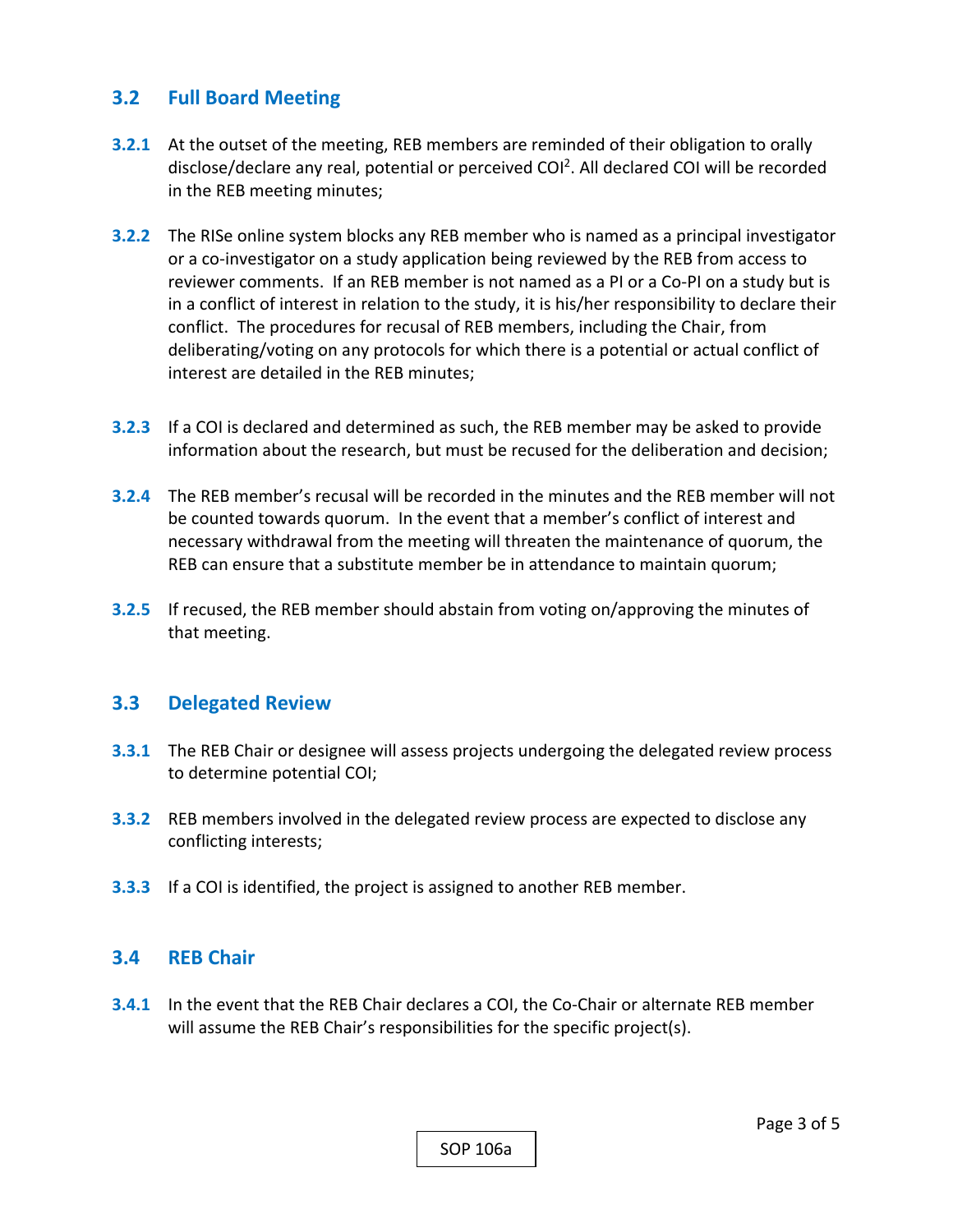## **3.5 REB Office Personnel**

- **3.5.1**  All REB Office Personnel are expected to disclose any conflicts that arise and any REB Office Personnel whose job status or compensation is impacted by research that is reviewed by the REB must recuse themselves when such research is reviewed;
- **3.5.2**  Any disclosure of a COI by REB Office Personnel should be referred to the REB Chair or designee for the development of a management plan;
- **3.5.3**  If REB Office Personnel are unclear as to whether a COI exists, they must contact the REB Chair or designee to seek clarification. The REB Chair or designee will determine whether the circumstances should be defined as a COI;
- **3.5.4**  REB Office Personnel whose job status or compensation is impacted by research that is reviewed by the REB must recuse themselves from any meeting at which such a protocol is reviewed. Any case of disclosure of Conflict of Interest by REB Office Personnel shall be referred to the REB Chair for development of a management plan. In the case of the Chair having a conflict of interest, the matter will be referred to the Vice‐President, Research & Innovation or a designate from the REB, including the Co‐Chair, for development of a management plan.

## **3.6 External Ad Hoc Advisors**

- **3.6.1**  At his/her discretion, the REB Chair or designee may invite individuals with competence in special areas to assist in the review of issues that require expertise beyond or in addition to that available on the REB;
- **3.6.2** All ad hoc advisors must sign a *Confidentiality of Information and Conflict of Interest Agreement* prior to commencement of their consultation, and disclose any COI to the REB Chair;
- **3.6.3**  Any disclosure of a COI by an ad hoc advisor should be referred to the REB Chair or designee for the development of a management plan, as applicable;
- **3.6.4**  If ad hoc advisors are unclear as to whether a COI exists, they must contact the REB Chair or designee to seek clarification. The REB Chair or designee will determine whether the circumstances should be defined as a COI.